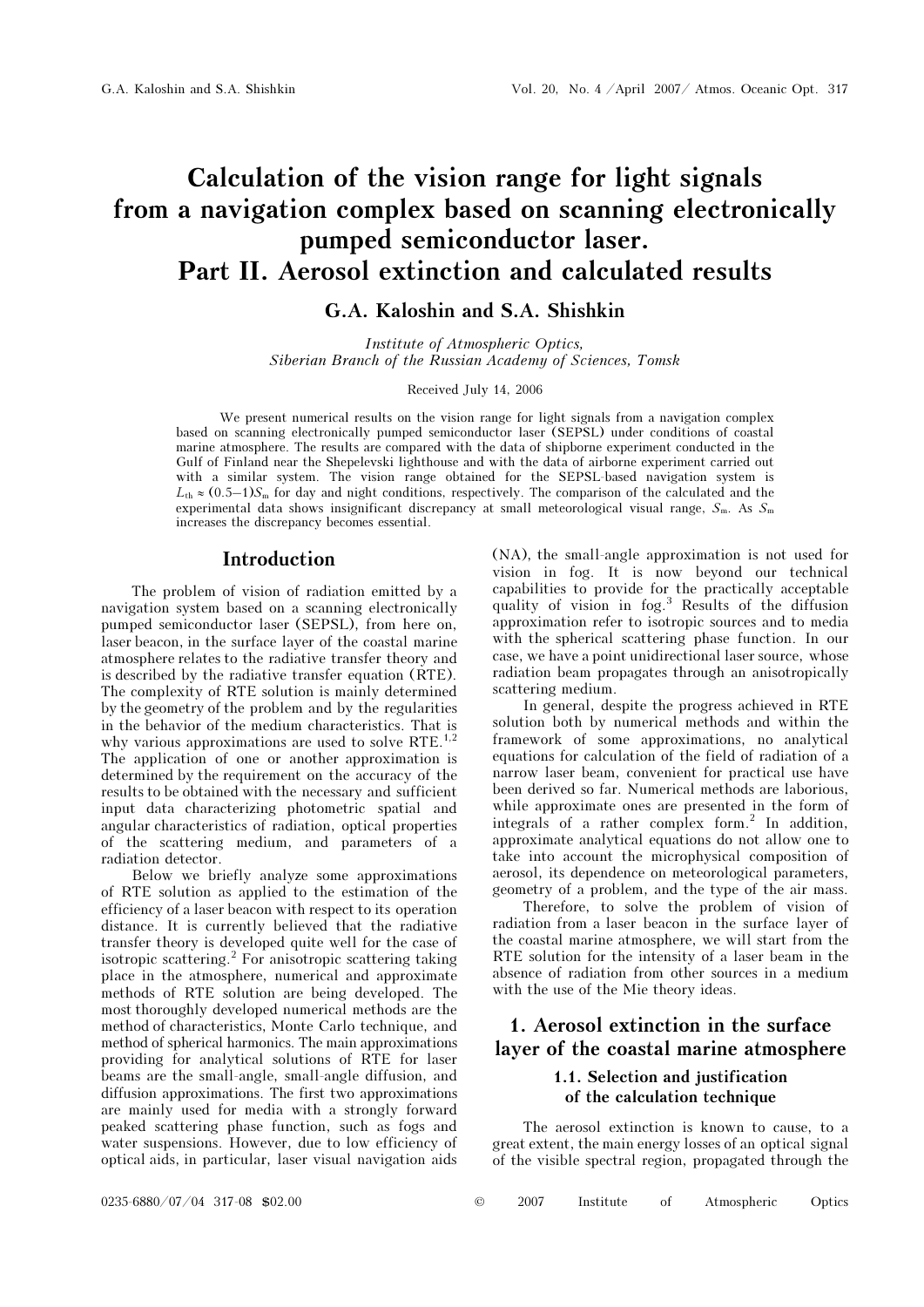surface layer. $4-10$  The volume aerosol extinction coefficient  $\alpha(\lambda)$  is taken as the basic quantitative characteristic of laser beam extinction in the aerosol atmosphere. This coefficient enters the Bouguer law equation and is equal to the sum of the volume scattering  $\alpha_{sc}(\lambda)$  and absorption  $\alpha_{abs}(\lambda)$  coefficients. The scattering by aerosol particles makes the main contribution in this case, while the absorbing properties of particles of the coastal aerosol can be neglected. This means that the values of  $\alpha(\lambda)$  and  $\alpha_{\rm sc}(\lambda)$  nearly coincide for the visible spectral region under hazy conditions. Therefore, only the aerosol extinction is taken into account in this paper in estimating the energy of an optical signal from a laser beacon. Atmospheric haze is taken as a scattering medium, as it is widely known that it is observed in more than 90% of all atmospheric optical situations.

 At visual observation of point light sources, such as the source of the laser beacon under consideration, under conditions of coastal marine haze, it can be assumed that the intensity of scattered radiation recorded is low and the changes in the light flux are described by the Bouguer law with the accuracy acceptable in practice.

As known, the correction to the total illumination for multiply scattered radiation depends, to a great extent, on the optical thickness  $\tau$  and the detector field of view  $\psi$ . At  $\psi$  equal to several degrees, the correction becomes marked already at  $\tau \geq 1$  (see Ref. 2). At  $\psi$  equal to several minutes of arc, corresponding to the angular size of an individual light-sensitive cell of the retina, the contribution from the multiple scattering is taken into account starting from  $\tau \ge 15-23$ (see Ref. 4). As was already noted in Ref. 11, the threshold conditions for a laser beacon are determined only by three parameters: brightness or illumination at the pupil E, flash duration  $\Delta t_{\text{fl}}$ , and brightness of the background  $B<sub>b</sub>$ , against which the source is observed.

 If the pupil illumination at the place of detection exceeds the threshold value, then a point source is visible. In practice, to increase the reliability of detection, the threshold illumination is multiplied by the assurance factor, which can vary widely from one problem to another, achieving 50 (see Ref. 12).

 As a consequence of the Bouguer law, the Allard's equation is widely used to calculate the illumination produced by a point source<sup>12,13</sup>:

$$
E = \frac{I_0 \cdot 10^{-6}}{L^2} e^{-\alpha(\lambda)L},
$$
 (1)

where  $I_0$  is the axial radiant intensity, W/sr; L is the distance to an observer, km;  $\alpha(\lambda)$  is the aerosol extinction coefficient at the wavelength  $\lambda$ , km<sup>-1</sup>;  $\tau = \alpha(\lambda)L$  is the optical thickness of the aerosol medium.

It should be noted that the use of Eq. (1) is valid under twilight and nighttime conditions of observations. Under daytime and early twilight conditions, it is necessary to take into account the fogging influence of haze determined by the degree of sunlight illumination of the scattering layer in the direction of sighting. With the allowance for the fogging influence of haze, Eq. (1) can be written in the form $^{13}$ :

$$
E = \frac{(I_0 - (B_b - B'_b)s) \cdot 10^{-6}}{L^2} e^{-\tau},
$$
 (2)

where  $B<sub>b</sub>$  is the brightness of the background near the source measured along the line of sighting, W/(sr · m<sup>2</sup>);  $B'_b$  is the average brightness of the background in the absence of haze,  $W/(sr \cdot m^2)$ ; s is the area of the source emitting surface,  $m^2$ .

The product  $(B_b - B'_b)s$  in Eq. (1) is the additional radiation intensity equivalent to the background brightness due to the haze fogging influence. The temporal and spatial variability of the haze fogging brightness is usually taken into account in calculations through the preset background brightness.<sup>12</sup>

#### 1.2. Selection and justification of a model for calculation of  $\alpha(\lambda)$

In calculating the energy of a laser beacon signal, the spectral aerosol extinction coefficient  $\alpha(\lambda)$  is one of the key parameters. According to the currently existing ideas about aerosol of the surface layer of the marine and coastal atmosphere, its microphysical and optical characteristics, which determine  $\alpha(\lambda)$ , significantly depend on humidity, the type of air mass, wind conditions, and wave fetch related with them and have the pronounced vertical profile in a height range from 0 to 30 m. The vertical profile is most pronounced in the mid-IR region in ranges of 3–5 and  $8-12 \mu m$  (see Refs. 14–17). The influence of chemical composition of aerosol on its microphysical and optical characteristics is not considered in this paper.

Until recently (early 1990s) the main microphysical model describing aerosol of the surface layer of the marine and coastal atmosphere was the NAVY Aerosol Model (NAM) proposed in Ref. 14. The model was based on many-year arrays of experimental data obtained at heights 10 to 12 m above the sea level. Later on many modifications of this model have been produced, and now the sixth version is available. The model predicts quite satisfactorily the extinction of optical radiation under maritime conditions and conditions of open ocean at a height of 10 to 12 m above the sea level.

However, the experimental investigations of the early 1990s have shown a significant discrepancy with NAM predictions of the transmittance at other heights. Thus, the experimental investigations of the particle size distribution as a function of height above the sea level  $dN/dr$  (see Refs. 15 and 16) and the experimental investigation of the atmospheric transparency by the transmission method<sup>18,19</sup> within the Electro Optical Propagation Assessment in Coastal Environment (EOPACE) and Rough Evaporation Duct (RED) Programs have demonstrated significant variations of  $dN/dr$  with height in the near-surface layer of the marine atmosphere.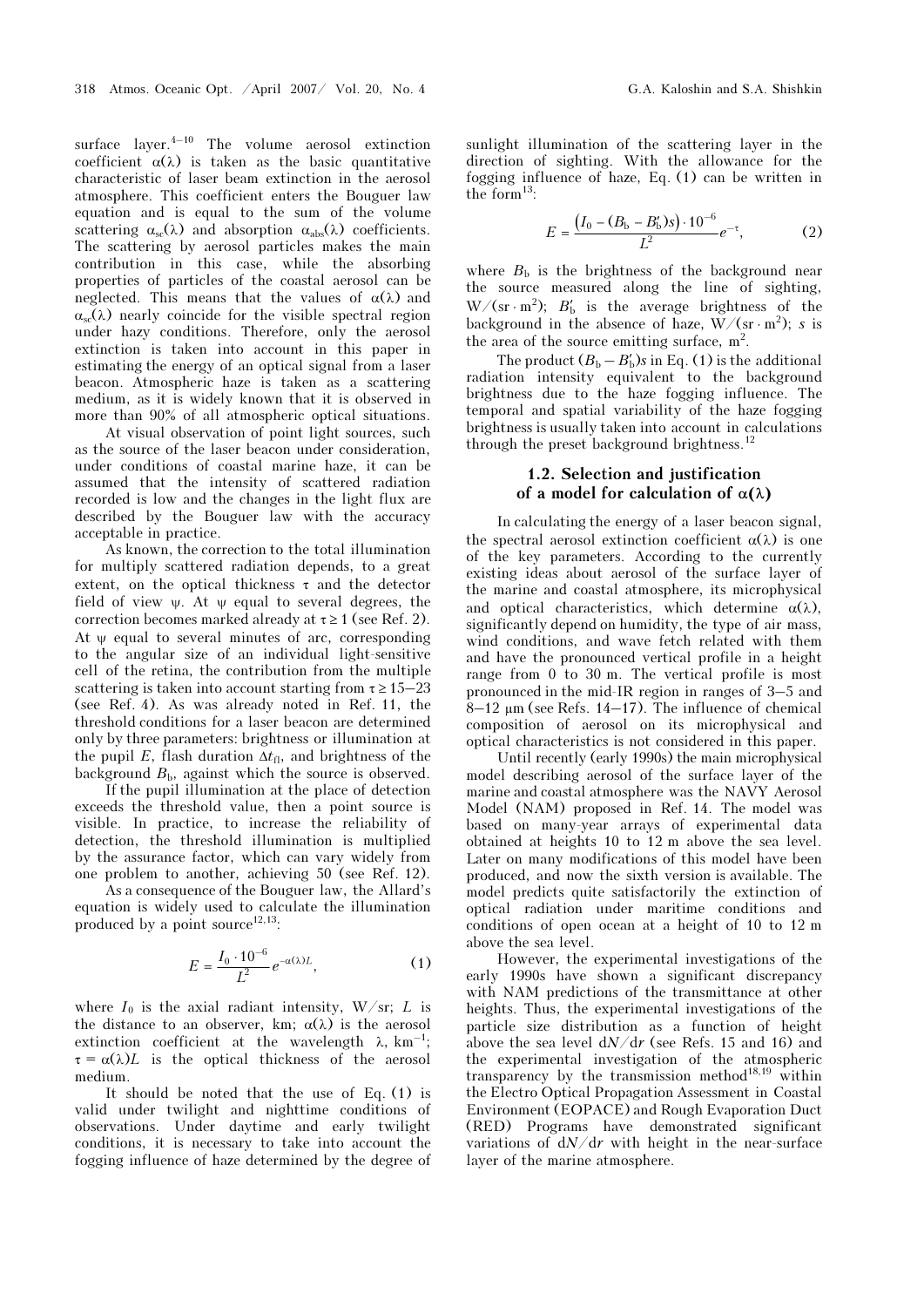To eliminate these discrepancies, NAM was modified, and the new version was called ANAM (Advanced NAVY Aerosol Model).<sup>17</sup> Simultaneously with this, in Ref. 20 a significant dependence of  $dN/dr$ on the wave fetch was revealed. This dependence is ignored in ANAM. The fetch is a distance from the shore along the wind direction to the measurement site (in km) in the open water on the windward side.

The fetch is widely used in oceanology in investigations of the influence of waves on a shoreline, in assessments of the protection of shore installations against waves. In our case, it characterizes the size of the area and the intensity of generation of the sea salt aerosol. To find the fetch, it is necessary to have a map of the region of measurements of the proper scale with a grid and to know the wind direction in degrees.

The further development of these investigations has allowed the development of the MEDEX (MEDiterranean Extinction) microphysical model of the coastal aerosol, $^{21,22}$  which describes realistically the influence of meteorological parameters, vertical profile, and wind conditions. Through the fetch parameter, this model takes indirectly into account the air mass parameter. The model is based on longer than 17-year arrays of experimental data obtained since 1983 in different seasons for the Baltic, Mediterranean, and North Sea on the microphysical and chemical composition of aerosol in the coastal zone.

There are also some optical models for calculation of  $\alpha(\lambda)$  in the surface atmospheric layer. The input parameters of these models are  $\alpha(0.55 \,\mu\text{m})$  or  $\alpha(\lambda_1, \lambda_2)$ , humidity, and some empirical coefficients either being functions of the wavelength in the model of the Black Sea coastal haze<sup>6,7</sup> or corresponding to the type of optical weather for a continental environment. $8-10$ However, these models ignore the regularities mentioned above. In addition, the use of the continental model<sup>8,10</sup> seems to be difficult, because it corresponds to a different climatic zone. Besides, there is some subjectivity in identification of 10–11 types of optical weather and in consideration of intermediate states of the atmosphere between these types, which may be long and comparable with the main types in duration.

#### 1.3. MaexPro module for calculation of  $\alpha(\lambda)$

According to known Mie solutions, the aerosol extinction coefficient  $\alpha(\lambda)$  is related to the microphysical characteristics of aerosol  $as^{23-25}$ :

$$
\alpha(\lambda) = \int_{0}^{\infty} K(\rho, m) [dN/dr] \pi r^2 dr, \qquad (3)
$$

where  $dN/dr$  is the aerosol particle size distribution function, cm<sup>-3</sup> ⋅  $\mu$ m<sup>-1</sup>;  $K(\rho, m)$  is the Mie coefficient (extinction factor);  $\rho = 2\pi r/\lambda$  is the relative size of a particle;  $m$  is the complex refractive index;  $r$  is the radius of an aerosol particle, μm.

The size distribution function  $dN/dr$  was calculated by the last version of the MEDEX

microphysical model.<sup>26</sup> The model is characterized by the four-mode particle size distribution function presented as a sum of four lognormal functions:

$$
\frac{dN}{dr} = \sum_{i=1}^{4} \frac{A_i}{f} \exp\{-C_i(\ln r / f r_{0i})^2\},
$$
 (4)

where  $A_i$  and  $C_i$  are the amplitude and widths of the *i*th mode;  $r_{0i}$  is the modal radius of the *i*th mode,  $\mu$ m ( $r_{01} = 0.03$ ,  $r_{02} = 0.24$ ,  $r_{03} = 2$ ,  $r_{04} = 10 \mu$ m);  $f = \left[ \left( \frac{(2 - S)}{6(1 - S)} \right) \right]^{1/3}$  is the humidity dependent growth function (factor);  $S = f/100$  is the saturation index;  $f$  is the relative humidity of air,  $\%$ .

At the relative air humidity  $f = 80\%$ , the growth function is  $f = 1$ . The amplitude and width of different modes are parameterized as functions of the fetch and the wind speed. $21,22$ 

The model has been developed for particles with radii r from 0.001 to 100  $\mu$ m and, by now, for a height  $H$  range from 0 to 25 m, in which, in our opinion, the microphysical composition varies most strongly. The wind speed U ranges from 3 to 18 m/s; the fetch X varies from 3 to 120 km; and the relative humidity f ranges from 40 to 98%.

As an example, Fig. 1 shows the function  $dN/dr$ calculated by the MEDEX model for the most typical input parameters:  $f = 80\%$ ,  $U = 3.5$  m/s,  $X = 70$  km, and  $H = 10$  m.



Fig. 1. Particle size distribution function  $dN/dr$  at a height of 10 m.

In the MEDEX model, the real and imaginary parts of the complex refractive index for components of the particulate matter were taken from the graphical data of Refs. 27–29 and extrapolated to a wavelength range from 0.2 to 14 μm with a step  $Δλ = 0.0001$  μm. The particulate matter is taken to be a combination of the dry matter, sea salt, and water.<sup>26</sup>

In addition, for calculation of the aerosol extinction coefficient  $\alpha(\lambda)$ , the following extrapolation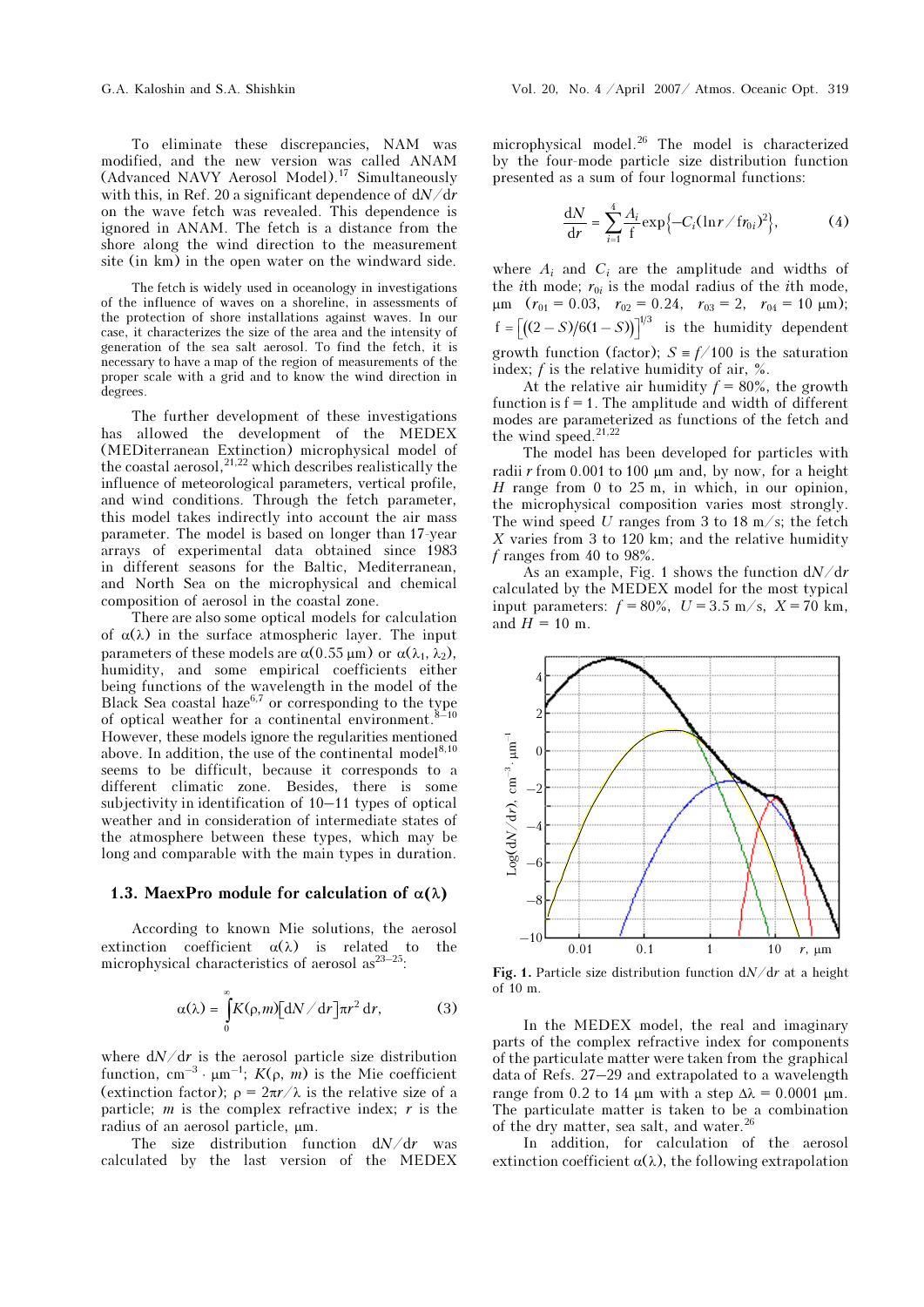related to the vertical profile of the growth function f was used $30$ :

$$
\left(\frac{\alpha_H}{\alpha_{0m}}\right) = \left(\frac{0.037}{1.017 - f_H / 100}\right)^{0.84},\tag{5}
$$

where  $\alpha_{0m}$  is the aerosol extinction coefficient at a height  $H_0 = 0 \text{ km}^{-1}$ ;  $f_H$  is the growth function at a height  $H$ .

The vertical profiles of the function f were calculated under the following conditions:

 $-$  if 20 m ≤ H ≤ 25 m, then f = f<sub>25m</sub>;

– if  $H \le 20$  m and  $f \le f_{25m}$ , then  $f = f_{25m}$ ;

– otherwise, if  $H \le 20$  m, then  $f = (f_{25m} + 7) \times H^{-0.03}$ .

Here  $f_{25m}$  is the growth function at a height  $H = 25$  m. The extrapolation is valid for f ranging from 40 to 98%.

The MaexPro (Marine aerosol extinction Profile) module (Fig. 2) calculates:

– spectral and vertical profiles of the coefficients α(λ) according to Eqs. (3)–(5);

– particle size distribution functions, scattering cross sections, volume distributions;

– spectral profiles of some modes;

– complex refractive indices of the particulate matter.

The input data for the MaexPro module are the following:

 $-X(70)$  – fetch, km;

 $- f(80)$  – relative humidity, %;

 $- U(3.5) -$  wind velocity at a height of 10 m, m/s;

 $-H(10)$  – height above the sea surface, m;

 $-\Delta H(1)$  – height step, m;

 $- r_{\text{min}}(0.001), r_{\text{max}}(100), \Delta r(0.01) - \text{minimal}$  and maximal radii and the corresponding step, μm;

 $-\lambda_{\min}(0.2)$ ,  $\lambda_{\max}(40)$ ,  $\Delta\lambda(0.0001)$  – minimum and maximum radiation wavelengths and the corresponding step, μm.

The values in parentheses are the default, most typical values of the input parameters, which can be changed by a user within the ranges acceptable in the model.

The MaexPro module is a permanently upgraded program. It is used to estimate the energy of a signal at a detection site. The key input parameter for this estimation is the fetch. $31,32$  Thus, the aerosol extinction can be estimated as a function of standard, readily measurable meteorological parameters, the microphysical composition of aerosol, the detector spectral range, and the observation geometry. The spectral profile of the coefficient  $\alpha(\lambda)$  can be presented both graphically and as a table. The module includes the Overplot function for superposition or change of plots. In addition, it includes the functions of the profile interpolation, scaling and tracing, various copy functions, representation of data in the form convenient for entering into the MODTRAN code, etc.

 The user interface of the MaexPro module is fully point-and-click controlled. The module can be run on a standard Microsoft Windows PC. The time needed for calculation of the spectral profile  $\alpha(\lambda)$ depends on the necessary wavelength resolution, particle radius  $r$ , and height  $H$ . At the high resolution in these parameters, the computation time does not exceed tens of seconds. Other characteristics, such as the scattering cross section, volume distribution, and spectral profiles of individual modes are calculated nearly immediately.

# 2. Range program for calculation of the range of visual navigation aids vision

To calculate the energy characteristics of a laser beacon, we used the tentative version of the Range software package, which allows the calculation of the vision range for beacons, coastal navigation lights, floating warning lights with light-optical devices equipped with traditional, LED, and laser light sources.

 The Range program (Fig. 3) has a modular structure. The database allows a user to select among different types of navigation aids, radiation sources, and conditions of propagation and detection of an optical signal.

For calculation of the vision range for visual navigation aids, the Range program uses the technique described in Ref. 11 with the allowance for the computational equations from Subsections 1.1–1.3 (see Fig. 4).

In the general form, the algorithm for calculation of the vision range involves the setting of

– energy characteristics of a laser beacon;

– atmospheric parameters;

– threshold vision characteristics.

The energy parameters of a beacon were determined through the input parameters: spectral power and divergence of radiation that were used to calculate the axial luminous intensity of radiation.<sup>11</sup>

Either the meteorological visual range  $S<sub>m</sub>$  or the spectral extinction coefficient  $\alpha(\lambda)$  can be used as input parameters of the environment. It should be noted that if the coefficient  $\alpha(\lambda)$  is determined or measured under given meteorological conditions and geometry of the site of location of navigation aids, then the values of  $\alpha(\lambda)$  can be directly entered into the Range program without using the MaexPro module.

 The threshold vision characteristics were specified by the threshold spectral brightness  $E_{\text{th}}$  and taken from Refs. 11 and 12 taking into account the  $GUNIO^{33}$ and IALA (International Association of Lighthouse Authorities) $34$  recommendations.

The estimation of the vision range of navigation aids reduced to the calculation of the illumination E, produced by the radiation on the observer's pupil and the comparison of the obtained value with the threshold spectral brightness  $E_{th}$  taking into account for the corresponding background conditions of the observations.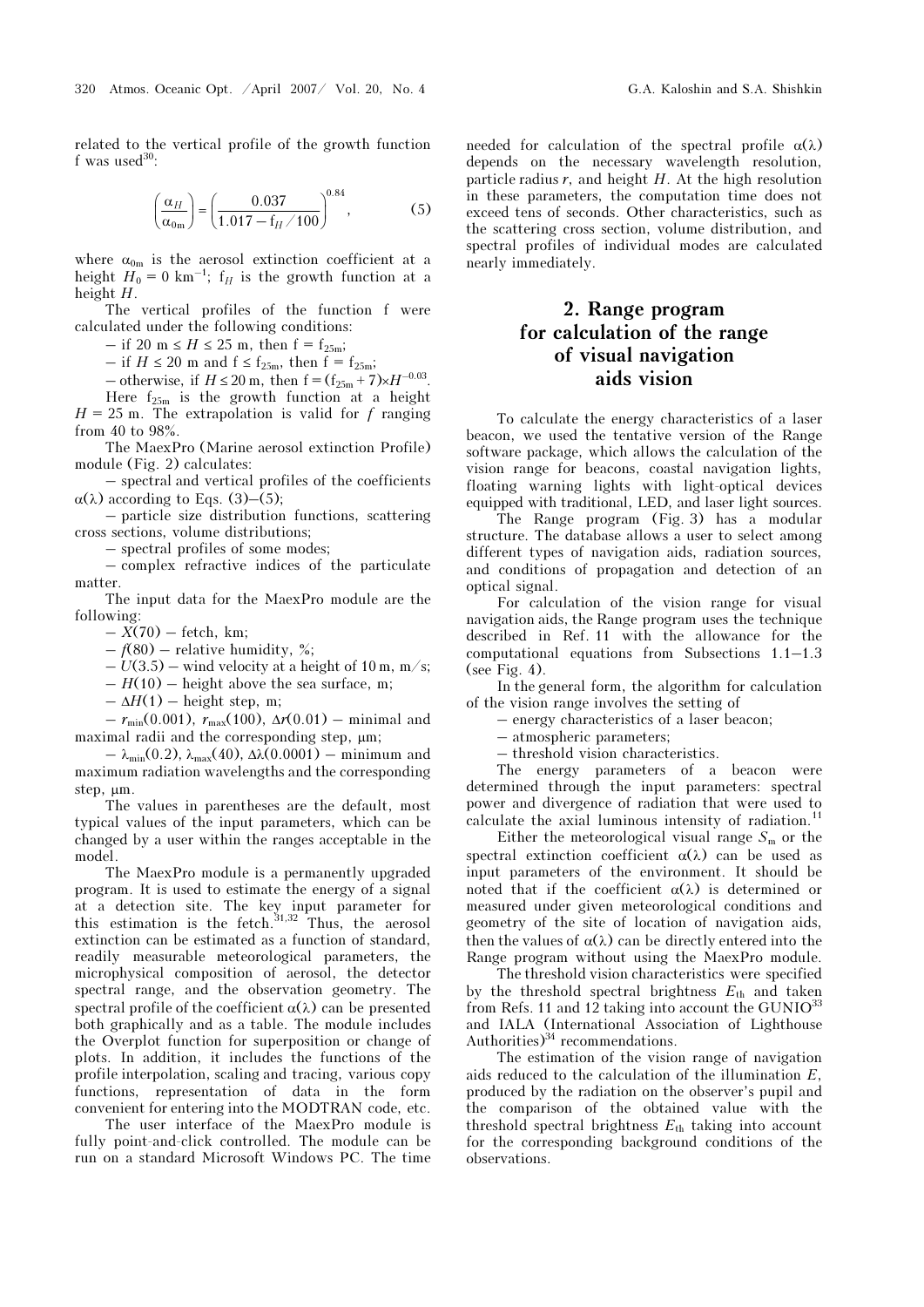

Fig. 3. Functional diagram of the Range program.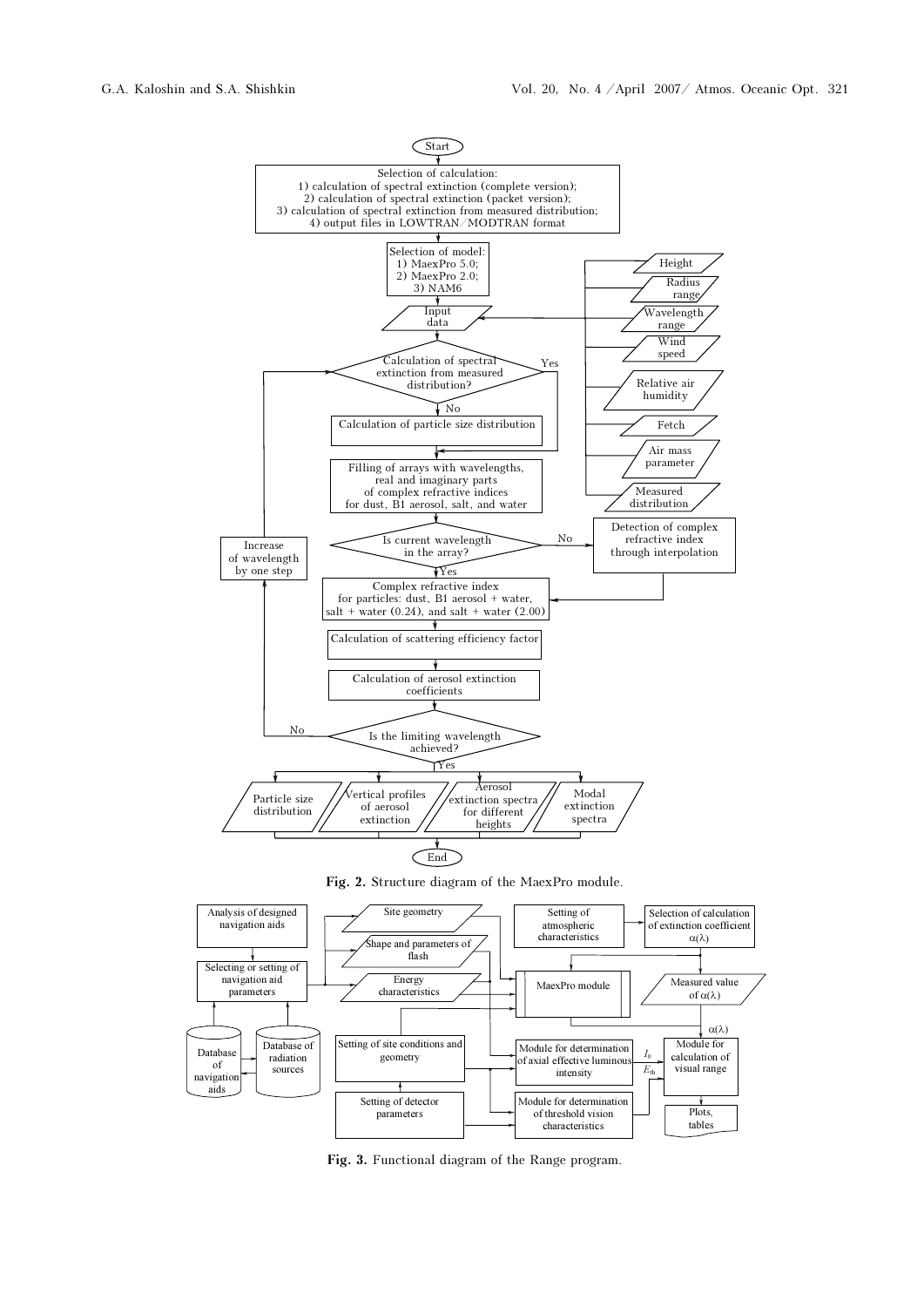

Fig. 4. Interface of the Range program with the MaexPro module.

## 3. Calculated results

The maximum detectable distance of a laser beacon was calculated based on SEPSL for the conditions summarized in the Table.<sup>35</sup> These conditions were selected to fit the conditions described in the experimental paper<sup>36</sup> and the data of the shipborne experiment conducted in the Gulf of Finland near the Shepelevski lighthouse on June 25–26, 2003.

Since onboard a vessel it was impossible to find the meteorological visual range  $S<sub>m</sub>$ , the corresponding coefficients  $\alpha(\lambda)$  at the wavelength 0.55  $\mu$ m for all experimental geometries and observation conditions were calculated by the Koschmieder formula:

$$
S_{\rm m} = -\ln(k) / [\alpha(\lambda)], \qquad (6)
$$

where  $k$  is the threshold contrast equal to 0.05 according to regulatory requirements.<sup>33,34</sup> The  $S_m$ values calculated by Eq. (6) are summarized in the Table.

The vision range calculated by the Range program is demonstrated in Fig. 5.

Figure 5 shows vision range for night (squares), twilight (circles), and day (diamonds) conditions. Closed signs correspond to threshold values, while open ones correspond to comfort values of the vision range. The values of  $L$  in the top part correspond to daytime and twilight conditions, while those in the bottom part correspond to nighttime conditions.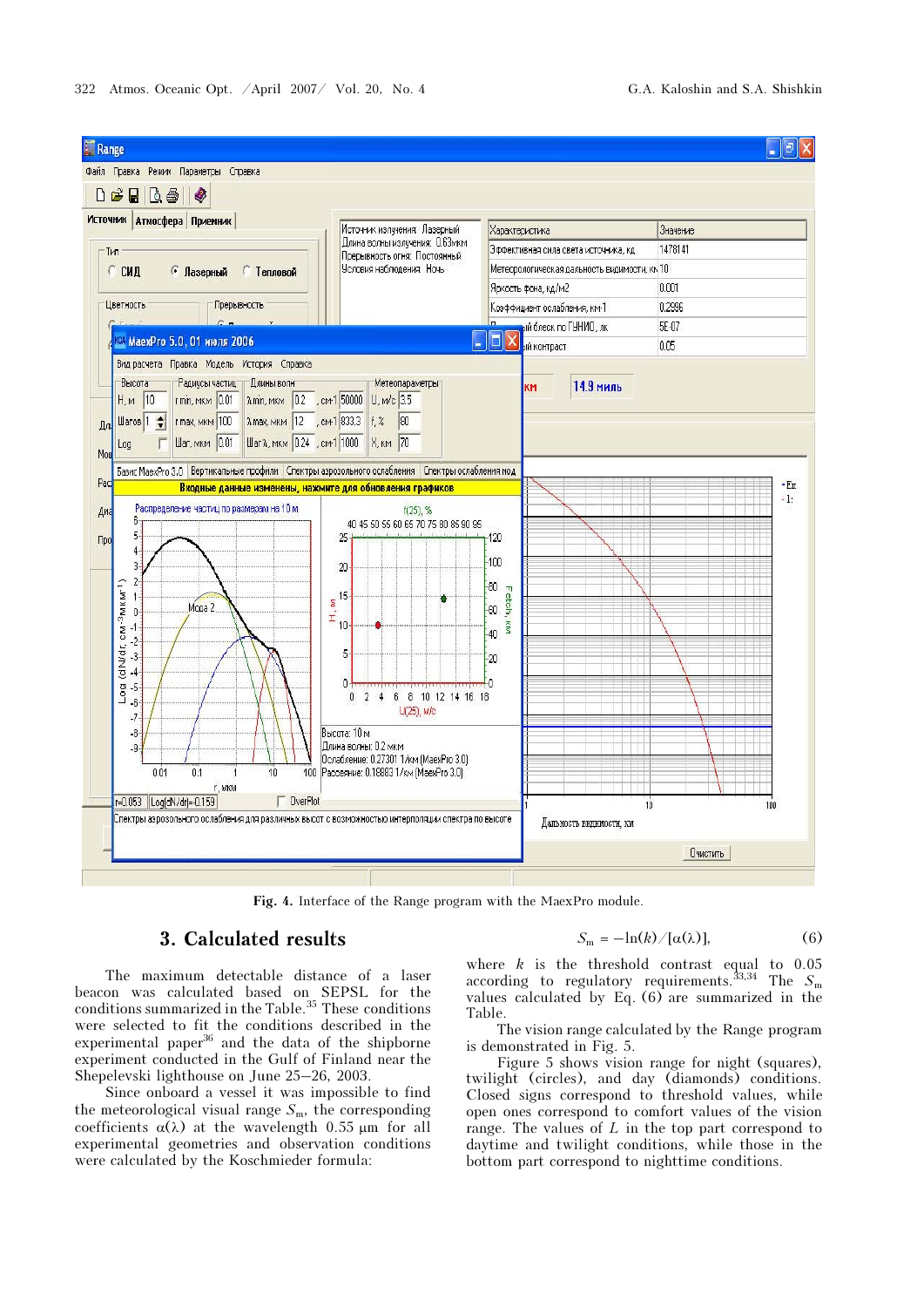|    | $S_m$ , km $\alpha$ (0.55), km <sup>-1</sup> | Meteorological parameters |      |           |
|----|----------------------------------------------|---------------------------|------|-----------|
|    |                                              | m/s                       | $\%$ | Fetch, km |
| 10 | l. 297                                       |                           |      |           |
|    |                                              |                           |      |           |

In addition, Figure 5 shows the results of comparison with the experimental data obtained in the Gulf of Finland on June 25–26, 2003, near the Shepelevski lighthouse and in the airborne experiment with the use of a similar system.<sup>36</sup> The airborne experiment was conducted at day and night time at  $S_m$  equal to 10 and 20 km. The corresponding values of the vision range are shown in Fig. 5 as horizontal bold (airborne experiment) and gray (shipborne experiment) bars on the top and bottom along the abscissa for day and night, respectively. The shipborne experiment was conducted also for day and night time at  $S_m$  equal to 10 and 30 km. In Fig. 5, the left-hand end of a bar corresponds to the light recognition distance, while the right-hand end corresponds to the light detection distance.

As can be seen from Fig. 5, the calculated vision range for lights of a laser navigation system with SEPSL in the coastal marine atmosphere for any observation conditions is always shorter than  $S_m$ .

For daytime conditions, the vision range for all the three lights is roughly the same being equal to  $L_{\text{th}} \approx 3-4$  km at  $S_{\text{m}} = 10$  km and  $L_{\text{th}} \approx 5-6$  km at  $S_m = 30$  km. This corresponds to  $L_{th} \approx 0.5 S_m$ .

Under twilight and nighttime conditions, the vision range for the red light is shorter than that for the green and yellow lights. Thus, the vision range for the red light is  $L_{th} \approx 4-5$  km under twilight and ≈ 3–4 km at night, while for the green and yellow lights it is roughly the same and equal to  $L_{th} \approx 7-$ 9 km at  $S_m = 10$  km and  $L_{th} \approx 11-14$  km at  $S_m = 30$  km. Thus, vision range for the yellow and green beacon lights is nearly identical under twilight and nighttime observation conditions and  $L_{th} \approx S_{\text{m}}$ . For the red light, the vision range  $L_{th} \approx 0.5 S_m$ . This value is much shorter than that for leading-type laser beacons, which have  $L_{th} \approx 1.5-2.5S_m$  at day and night at the wavelength  $λ = 0.63 \mu m$  (see Ref. 32).

 For comfort visibility conditions, the similar dependence is observed. At  $S_m = 10$  km at night and in twilight, the comfort detectable distance is  $L_{\text{conf}} \approx 1.3-2$  km for the red light, which corresponds to  $L_{th} \approx 0.15S_m$ , and for the green and yellow lights  $L_{\text{conf}} \approx 4-6$  km, corresponding to  $L_{\text{th}} \approx 0.5 S_{\text{m}}$ .

The comparison of calculated and experimental data for  $S_m = 10$  km demonstrates rather a good agreement.



Fig. 5. Illumination E produced by radiation of a navigation system with SEPSL at a distance L at different  $S_m$  at wavelengths  $\lambda$ : 0.52 (a), 0.57 (b), and 0.63  $\mu$ m (c);  $S_m = 10$  (curve 1), 30 km (2); L<sub>comf</sub> (1), L<sub>th</sub> (1) for curve 1; L<sub>comf</sub> (2),  $L_{th}$  (2) for curve 2.